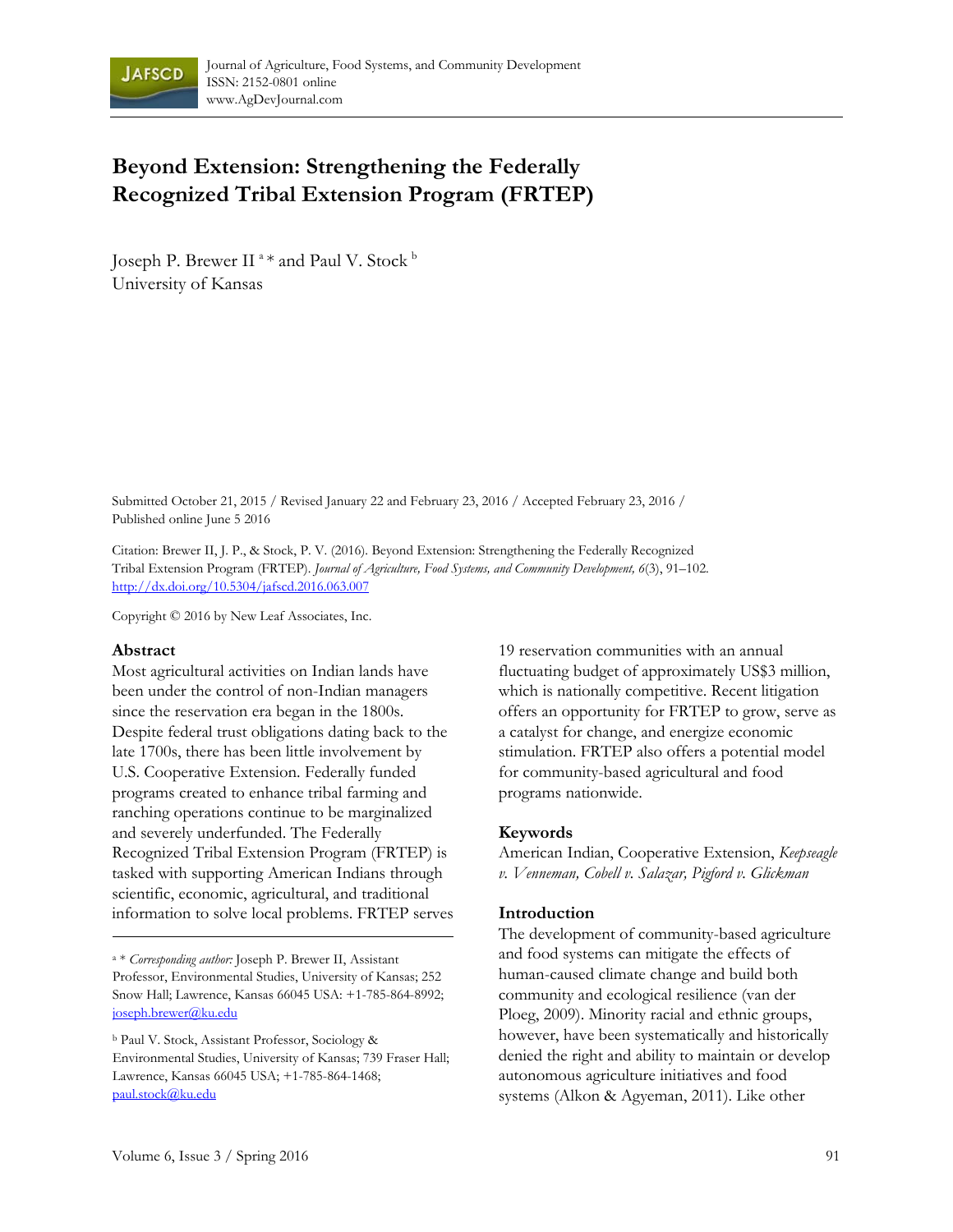marginalized farming groups, such as African-American farmers, Indian reservation–based farmers have suffered systematic and structural lack of federal support and infrastructure development. This is despite their offering diversified and sustainable methods, such as place-specific crops more attuned to bioregional aspects like water availability and soil type, and to traditional foodways, like buffalo harvests and gardening. In comparison, the food justice and food sovereignty movements establish food and community-level agricultural practices as keystone ideas for building a more just society (Wittman, Desmarais, & Wiebe, 2010). In spite of these positive developments, a full understanding of historical and structural inequality for Native Americans remains underdeveloped. Further, the situation is made more complex by the number of tribes, the colonial history of displacement, and unequal treaty relationships, all in concert with shifting land tenure status (Brewer, Hiller, Burke, & Teegerstrom, 2016).

 Initial and ongoing political relationships between American Indian tribes ("Indian Country") rely on a system of treaties to allocate monetary, land, and support resources. As is common with colonized peoples in other parts of the world, Indian Country has not received all that it has been promised. Specifically, Indian agriculture is underfunded and historically neglected, and yet crucial to the maintenance and development of community-based agricultural and food systems in Indian Country (Vernon, 2015). Indian Country, while generally land wealthy, is monetarily impoverished. Thus, in terms of agricultural development, Indian Extension has the ability to partially unlock the potential of land wealth to provide livelihoods, work, financial support, and economic development. Many tribal communities currently have to struggle to balance identity and economy in nation-building.

 In this paper we offer the Federally Recognized Tribal Extension Program (FRTEP) as a prime example of a marginalized federal program that provides a mutually beneficial relationship

between the U.S. government and tribes. Cooperative Extension<sup>1</sup> often experiences budget shortfalls; Indian Country Extension is similarly underfunded and lacks political influence. Our paper is a policy analysis that explores the historic and contemporary relationship of Indian Country Extension and the federal government in a time of unprecedented land-related lawsuits. We conclude that the ingredients for equity for Indian Country farmers and collaboration between Indian and U.S. Cooperative Extension do exist. Our work builds on Hurt's (1987) call for more work on Indian agricultural extension, but is also supportive of continuing to pressure Congress to strengthen Cooperative Extension.

 We develop in this paper a more thorough history of tribal agriculture as it relates to U.S. Extension, federal treaty and trust relationships, and ongoing lawsuits with an eye toward considering the potential effects of the lawsuits, all of which cite mismanagement of Indian trusts and reiterate the tenuous relationship between sovereign tribes and the U.S. government. Specifically, we discuss the FRTEP, which aims to assist tribes, individual farmers, and ranchers within reservation boundaries in developing agricultural potential. A brief comparative study between FRTEP and conventional county-based Cooperative Extension measures equity and Indian Country access to agriculture-based educational resources. The comparison reveals patterns of historic mismanagement by federal agencies responsible for upholding the trust obligation between tribes and the federal government (U.S. Department of the Interior [U.S. DOI], 2013).

# **Who's an Indian, What's a Tribe?**

In striving to clarify the uniqueness of the American Indian *agricultural* experience, one must understand the unique *political* status American Indian tribes occupy. As the only ethnic groups within U.S. borders that negotiated treaties with the U.S. between 1700 and 1871, the American Indian legal context differs from those of other ethnic and racial groups. Indians enjoy "domestic

 $\overline{\phantom{a}}$ 

<sup>1</sup> Whenever "Extension" is used in this paper, it is referring to Cooperative Extension, Extension Programs, or Indian

Country Extension. Thus Extension will always be capitalized throughout this paper, for consistency and clarity.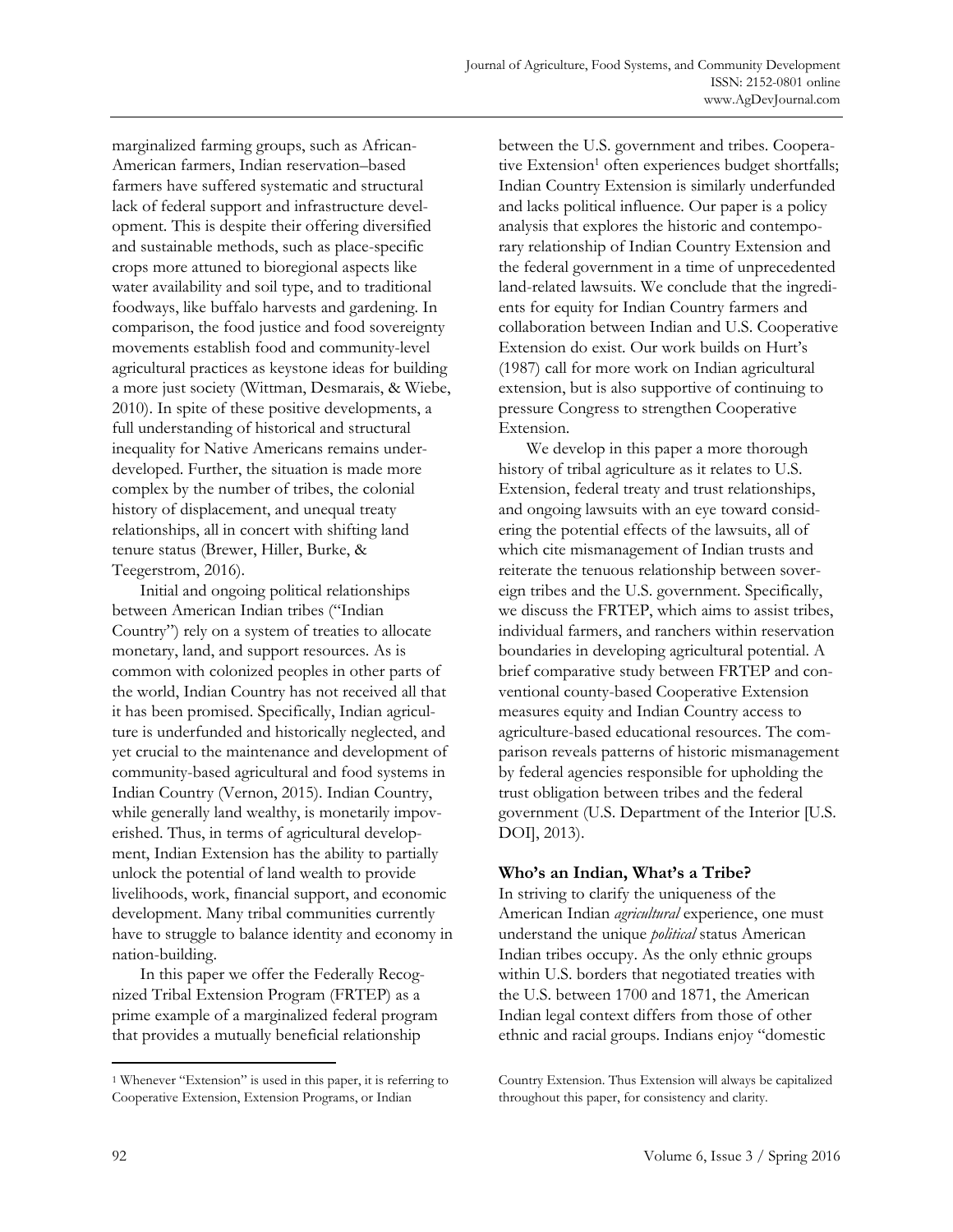dependent nation" status, or what scholars refer to as "quasi-sovereign" status as determined by the decision *Cherokee Nation v. Georgia* (1831).2 American Indians thus enjoy dual citizenship, of both the U.S. and their tribe, which is both a legal status and the product of a specific political relationship, and not a status born of a racial history, according to *Morton v. Mancari* (1974).3 The relationship between tribes and the United States is based on a long and complex legal history including contracts, treaties, and executive orders, as well as numerous acts, laws, and policies. Significantly, the Supreme Court has stated in *United States v. Winans* (1905)<sup>4</sup>: "the treaty was not a grant of rights to the Indians, but a grant of rights from them—a reservation of those not granted" (Getches, Wilkinson, & Williams, 2005, p. 138). In other words, if the reserved rights in treaties have not clearly been taken away by the U.S., then they remain intact. These are rights allowing mobility through geographies outside reservation lands in order to practice traditional and customary lifestyles. Further, the inherent rights of tribes are those that existed *pre-contact.* Treaties demonstrate a full recognition that the U.S. intended to uphold its side of the negotiation. To illustrate the importance of these relationships to community-based food production, we offer the example of agricultural extension.

## **Emergence of Cooperative Extension**

## *Origins of Extension*

 $\overline{\phantom{a}}$ 

The roots of Extension reach back to the founding of the nation (True, 1928) and predate nearly every documented government or nongovernmental organization in the Americas. In the pursuit of building a great country, Extension aimed to enable farmers with the best agricultural techniques and knowledge. Two pieces of legislation, the Morrill Act of 1862 and the Smith-Lever Act of 1914, established a land-grant program to support state agricultural colleges (later known as land-grant universities or LGUs) in combination with the Agricultural Extension Service (later known as Cooperative Extension). This formalized Extension as the educational arm of the U.S. Department of Agriculture, housed at state LGUs and traditionally funded by a combination of federal, county, and state governments (Gould, Steele, & Woodrum, 2014). Since World War II, Extension has moved away from a local self-sufficiency model to one supporting commodity production in parallel with wider changes in global food production (Benson & Jafry, 2013).

# *Tribal Extension, A Brief History*

The historical relationship between the federal government and tribal Extension efforts deviates from traditional Cooperative Extension. Since the 1790s, treaties with and policies directed toward American Indians⎯specifically, the Second Intercourse Act (1793)⎯obligated the United States to "provide Indians with agricultural implements and instruction" and agricultural agents (Hurt, 1987, p. 97). Generally, tribes sacrificed something, such as freedom of movement and a stable land base, in exchange for services, such as education, provided by the federal government in perpetuity (Deloria, 1977; Deloria & Lytle, 1984; Prucha, 1997; Williams, R. A., 1997). Deloria (1977) states that Indians tended to perceive treaties as sacred documents, as more religious text than legal agreement: "Thus Indians stubbornly anticipate *affirmative* [emphasis added] action by the United States in resolving their difficulties" (p. 5), and thus aim to avoid legal recourse to force treaty obligations.<sup>5</sup>

<sup>2</sup> *Cherokee Nation v. Georgia*, 30 U.S. 1 (1831), ruled that tribal sovereignty is inherent, and not dependent on federal law. 3 *Morton v. Mancari*, 417 U.S. 535 (1974), ruled that the relationship tribes maintain with the federal government is not of a racial but of a historical nature.

<sup>4</sup> *United States v. Winans*, 198 U.S. 371 (1905), reserved treaty rights and upheld the inherent status of tribal rights. 5 Alaskan Natives and Native Hawaiians, the only other federally recognized Indigenous peoples, have legal

relationships with the U.S. government that are politically different from those of American Indian tribes. Both distinct peoples and their respective bands and communities have equally complicated land-tenure histories. The point here is that neither Alaskan Natives nor Native Hawaiians negotiated treaties with the U.S., and without treaties distinguishing their political status they remain separate in a legal context from American Indians.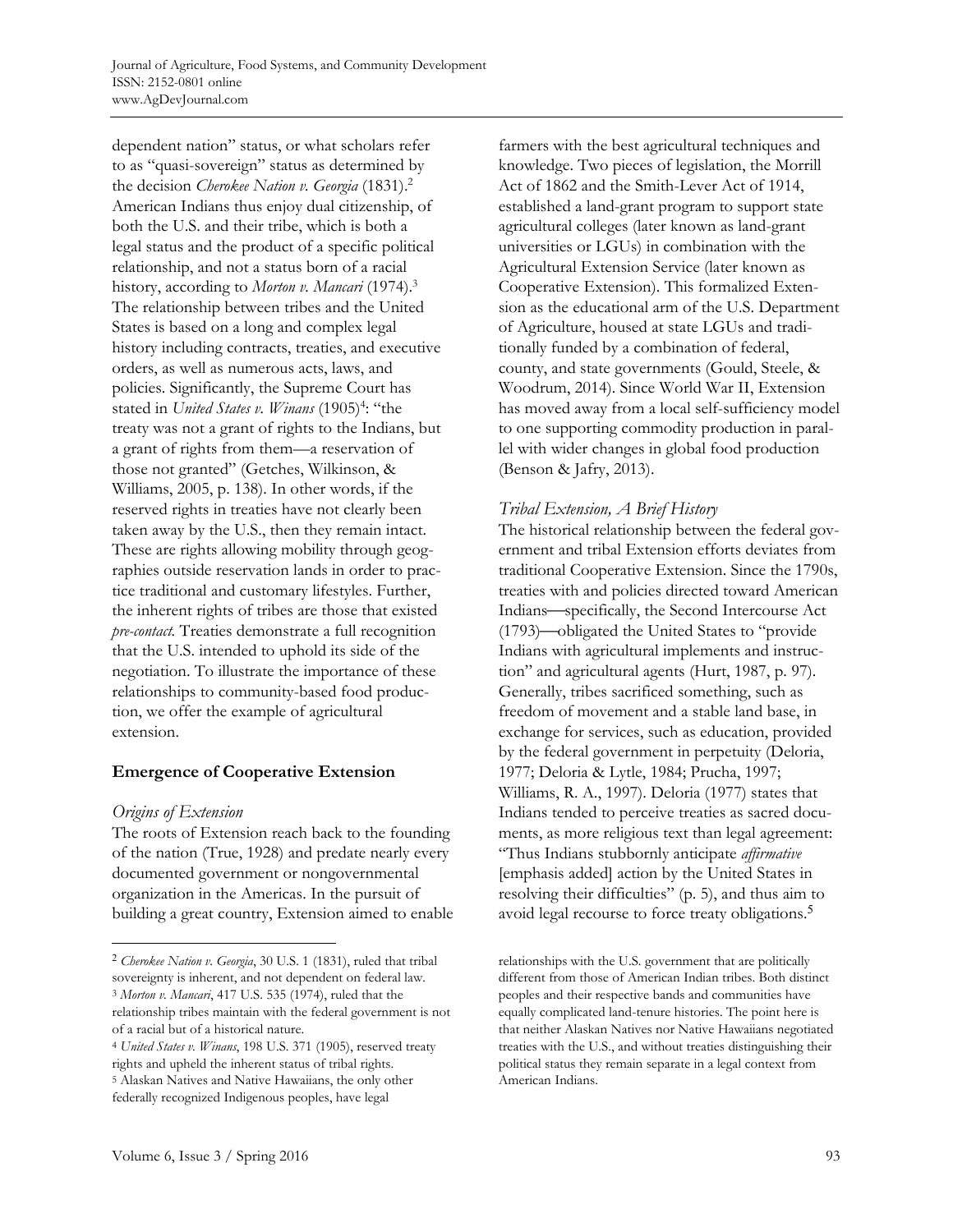While tribes saw treaties as sacred texts reserving hunting and fishing rights in the Pacific Northwest, or providing agricultural education services for tribes in the Great Plains region and beyond, the U.S. would often use the same language or template in treaties for consistency and uniformity, as discussed later. That contrast in understanding of what the texts represent (between those of sacred texts and simply legal contracts) is the foundational conflict between tribes and the U.S. government. The common language of boilerplate treaties has been useful so that courts can understand the original intentions of the negotiation in the affirmation of tribal rights (Ovsak, 1994). Despite conflicts over interpretations, it is important to note that federal Indian law and policy, as a distinct body of law, has continually recognized the significance of treaty language and federal policy created to delineate tribal land in hopes of assimilating tribal people into mainstream U.S. society (Deloria & Wilkins, 1999). For example, based on language in the Medicine Creek Treaty of 1854, *United States v. Washington* (1905) affirmed the reserved rights of tribes in the 1970s to harvest fish at all "usual and accustomed grounds," which in this case were outside of reservation boundaries. The decision was based not on an interpretation of law, but on treaty language that has specifically reserved the hunting and fishing rights of American Indian tribes (Getches et al., 2005). The Medicine Creek Treaty serves as an example of how treaties clearly state the original intentions of the negotiation, and other landmark court decisions have upheld reserved fishing rights based on similar treaty language.<sup>6</sup>

 From the perspective of U.S. policy, agricultural support served to help assimilate Indians by turning them into farmers (Hurt, 1987; Iverson, 1994). For example, the Treaty of Fort Laramie (1868) between the U.S. and various Plains tribes clearly supports these ideals: "with the assistance of the *agent* [emphasis added] then in charge, a tract of

land within said reservation" and "so long as he or they may continue to *cultivate* [emphasis added] it"<sup>7</sup> (Kappler, 1904/n.d., Article 6). The Navajo Treaty of 1868 included similar language. These examples are representative of separate treaties with the common language of "agent" and "cultivate" intended to utilize agriculture for assimilation (Hurt, 1987). The "agent," as a resident of the reservation and employee of the federal government, supervised and documented that assimilation was taking place and was to assist (as indicated in the quotation) in the assimilation process through the "cultivation" of crops, not as a preservation and encouragement of traditional practices of farming, but instead centered on European agronomy practices. For tribal peoples, the transition from indigenous farming societies to a Europeanstyle farming society would have been impossible without constant pressure as well as indoctrination into European farming styles (Hurt, 1987).

 In summary, agricultural support in the form of Extension in Indian Country is a result of a sovereign-to-sovereign relationship. Just as other treaties (and court decisions rendered from treaty language) use treaty language to support hunting and fishing rights, agricultural support via Extension or an agent provides agricultural support. Therefore, agricultural support in the form of an agent, that is, Extension, can be viewed as a reserved right by tribes for the benefit of tribal communities. In sum, there was "support" in terms of agents and access to capital and crop seeds when there was a push to assimilate, but now that the assimilation projects have been largely abandoned that same support has dried up, despite treaty obligations remaining intact.

#### *Reemergence*

Extension service in Indian Country has never been fully funded, and therefore is severely limited (Select Hearing, 1989). A severe drought during the 1980s in the Northern Plains states reignited the

 $\overline{\phantom{a}}$ 

<sup>6</sup> Other cases that speak directly to the point at hand can be found in Getches, Wilkinson, and Williams (2005), chapter 12. 7 The term "agent" recurs in treaties as an authoritative figure and consultant in tribal agricultural endeavors. Agent refers to the "Indian agent" (later, "superintendent"). Early Indian

agents hired "boss farmers" to manage tribal agricultural operations, and later evolved into the present-day extension agent or educator under FRTEP (Brewer, Hiller, Burke, & Teegerstrom, 2016; Hiller, 2005; Rooks, 1910).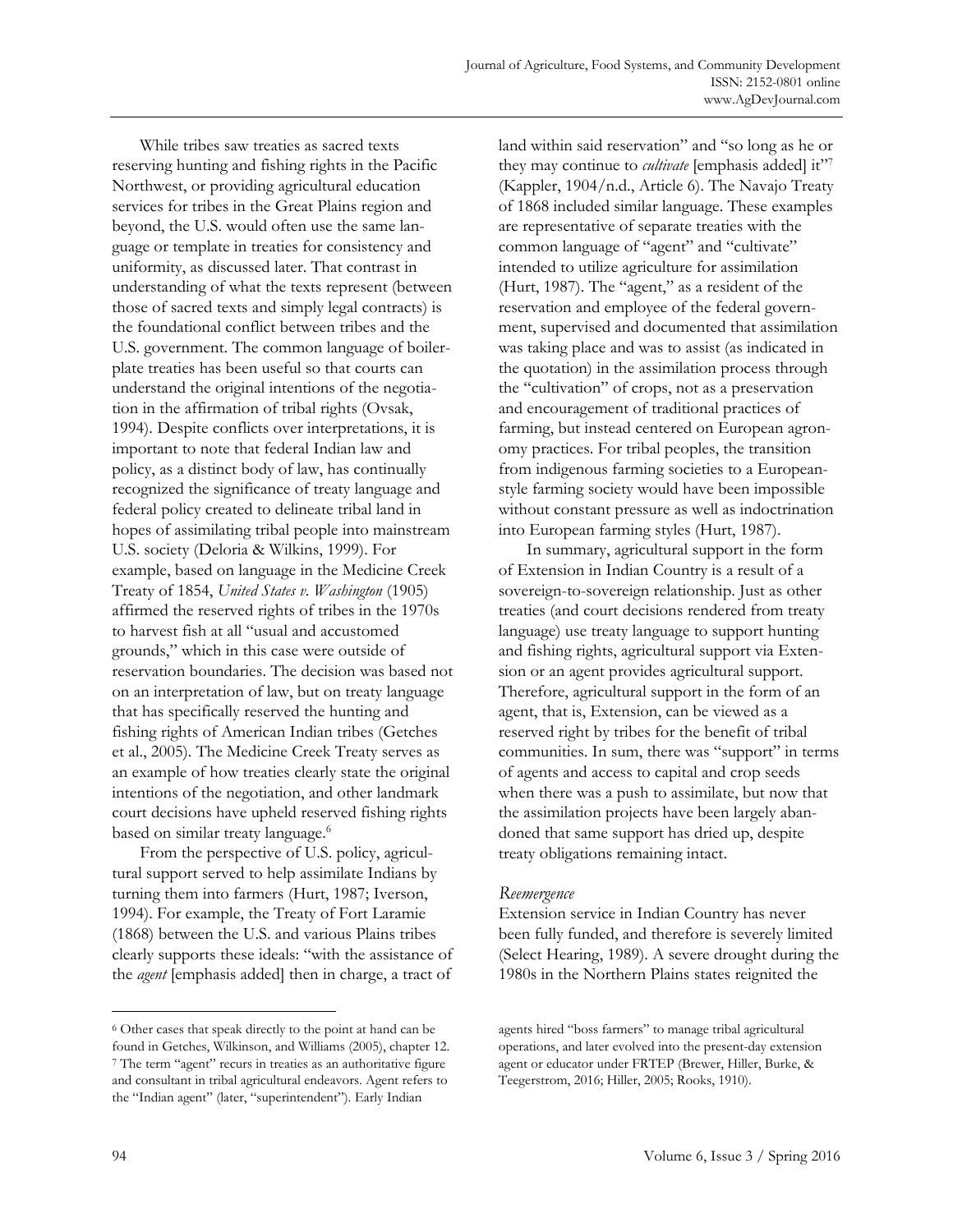debate—mostly among tribes—about expanding Extension services to Indian Country. A report followed in 1986 with specific recommendations for Extension in Indian Country, although targeted only to the drought-afflicted states (Racine, 1995). To address agricultural issues in Indian Country, the Indian Agriculture Working Group (IAWG), established after the 1986 report, made 32 recommendations based on a national inquiry of tribes gathered from numerous states during 14 meetings throughout the U.S. (Racine 1995). One prominent recommendation was the re-envisioning of Indian Country Cooperative Extension programs (IAWG, 1987). The report summarized nearly 70 years of Cooperative Extension program efforts by noting, "the solutions they [past committees] have recommended have not been implemented" (IAWG, 1987 p. 1). A 1989 congressional hearing provided a national platform for Indian agriculture to redress the issues at hand (Select Hearing, 1989), which in turn prompted the re-creation of Extension in Indian Country, initiated in the 1990 farm bill. What started as the Extension Indian Reservation Program (EIRP) is now formally the Federally Recognized Tribal Extension Program (FRTEP).8

# **The Federally Recognized Tribal Extension Program (FRTEP)**

The Intertribal Agriculture Council (IAC) and other agriculture-based organizations, including the U.S. Department of Agriculture (USDA), were charged with designing a Cooperative Extension program for reservation tribes following the 1989 hearing. FRTEP was initially designed to support approximately 90 agents across as many reservations on a US\$10 million budget. Priority was given to large reservations (of at least 120,000 acres or 49,000 hectares) with significant agricultural needs and opportunities (Racine, 1995). Ultimately, 12 offices were established in the first year of the program and were supported by a budget of US\$1 million (R. Racine, executive director of IAC, personal communication, September 14, 2015). Instead of working with county governments, as regular Cooperative Extension does, FRTEP aligns with tribal governments (Hiller, 2005; Tuttle,

Moore, & Benally, 2008). Where conventional county-based Cooperative Extension primarily works with established farming and ranching communities, FRTEP generally works with underestablished farming and ranching programs and economically poor communities. FRTEP agents directly address the issues of tribal agriculture and natural resources management by implementing research-based practices in conjunction with culturally sensitive approaches (Racine, 1995).

 Throughout Indian Country, FRTEP Extension agents have played a pivotal role in the development of tribal agriculture and natural resources management. In essence, the FRTEP agent has to understand tribal, county, state, and federal programs and their governance structures (J. Hiller, former head of the American Indian Studies program at the University of Arizona, personal communication, September 10, 2014). For example, agents are tasked with understanding how tribal governments function, such as how they pass resolutions, and must work with tribal offices to share resources and networks for programs like gardening. FRTEP agents therefore must be versatile and understand what it takes to successfully manage and operate a relevant tribal agriculture and natural resources department (Brewer, 2008; Moore, Beally, & Tuttle, 2008).

## *In Reality*

As of 2015 there are 36 FRTEP offices located in 19 states (USDA, National Institute of Food and Agriculture [USDA NIFA], 2012) (see Figure 1), which operate under agreements between LGUs and the respective tribe(s). Virtually all funding for these operations is federal and is routed to LGUs via USDA NIFA. The conventional county-based Extension model depends on a blend of county, state, and federal funding. There is virtually no county or state funding available to support FRTEP operations, however. Any supplemental support from tribes is usually provided as in-kind contributions in the form of office space and telephones (USDA NIFA, n.d.).

 There are significant political and jurisdictional issues involving funding and access to resources

 $\overline{a}$ 

<sup>&</sup>lt;sup>8</sup> See http://indiancountryextension.org/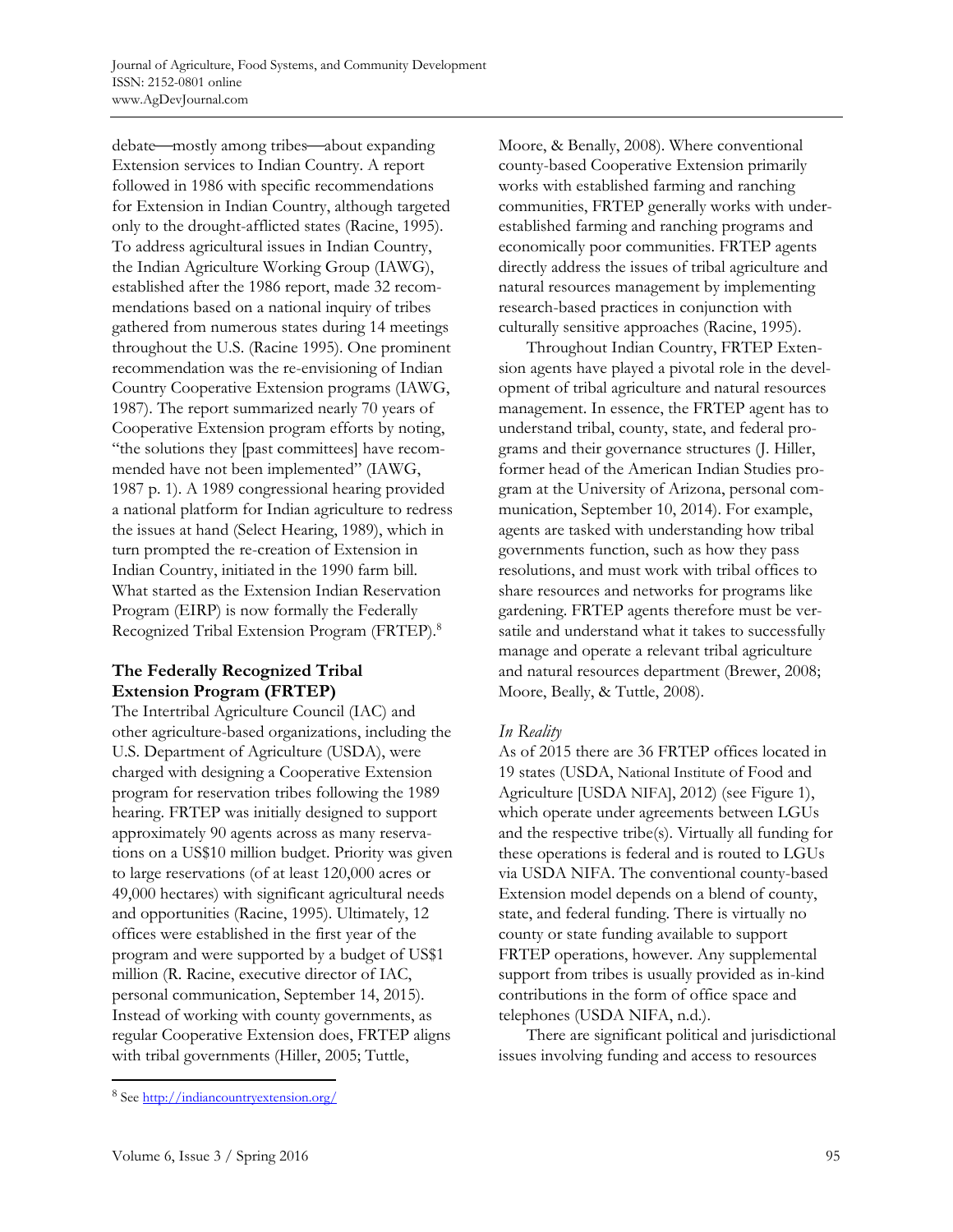



Information was obtained via the Indian Extension website (Brewer et al., 2016). Map created by Joshua Meisel and modified for this paper.

that continue to be a challenge to Cooperative Extension work in Indian Country. Where a county may have over 100 years of history and experience with traditional Cooperative Extension, most tribes have none (Hiller, 2005). Funding for individual FRTEP offices is grant-driven and nationally competitive, in sharp contrast to the guaranteedfunding rubric for county Extension offices (Hiller,  $2005$ ).<sup>9</sup>

 Funding fluctuations have a direct effect on the staffing and programming of Extension offices. During 1980 to 2010 the federal budget for Cooperative Extension supported an average of 15,145 full-time-equivalent employees (FTEs) (Wang, 2014). By comparison, in the mid-2000s NIFA agreed to a US\$3 million FRTEP budget that supported 36 FTEs (Brewer et al., 2016). Those 36 FTEs deliver programs to 27 reservations, or 8.6 percent of 314 U.S. reservations, with a population of about 1.56 million, out of nearly 5.2 million American Indians (Norris, Vines, & Hoeffel, 2012; Williams, T., 2013).

 We shall expand this policy analysis by exploring in more detail the situation in Arizona, as it best illustrates both the potential inherent in FRTEP and also the historical and institutional marginalization embedded in Indian Country– Extension relationships.

## *FRTEP in Arizona*

While FRTEP has a national scope, the forefront of FRTEP is in the arid southwest. Arizona is one of the largest states to encompass a variety of American Indian reservations, delivering FRTEP programs to about 31 percent of tribes in the state. Reservations make up nearly a third of the total land in Arizona (21.6 million of 72.9 million acres, or 8.7 million of 29.5 million ha) (Tiller 2005), with substantial natural resources and farming and ranching within tribe-controlled reservation boundaries.

 With seven full-time FRTEP agents on five reservations, Arizona is the largest operation in the U.S. (Montana is the second largest and South

**.** 

<sup>9</sup> There is a dearth of literature and information on FRTEP and Extension beginnings in Indian Country. Individual agents and specific FRTEP programs write about programming as well as other scholarly concerns, but few sources have gathered information about the history of the program and its

current standing. Writing this article was challenging, as contemporary Indian agriculture—what would seem like a large and well documented topic—is in fact not so, and neither are Extension programs for tribal communities.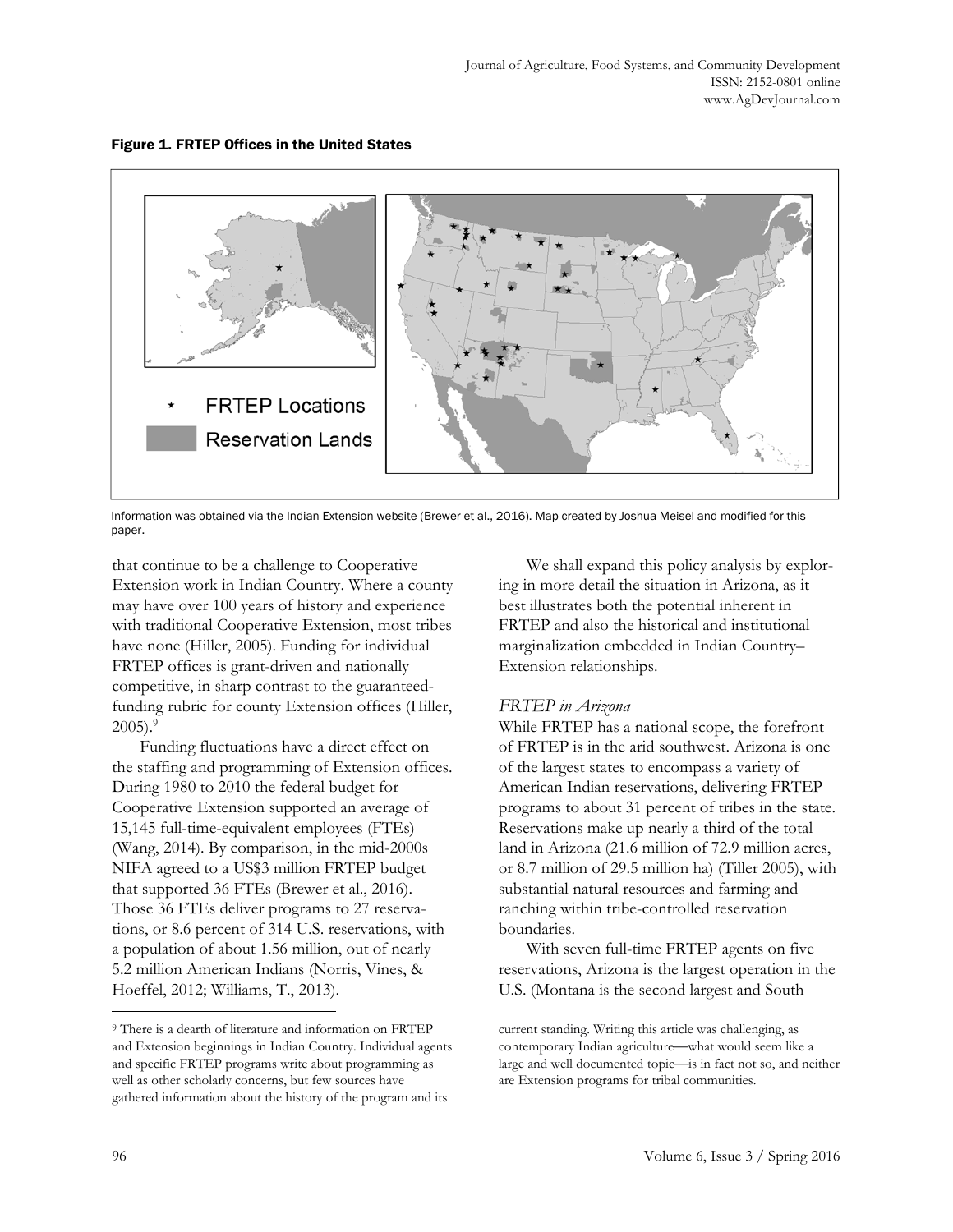Dakota third largest) (USDA NIFA, n.d.). Arizona is also the largest tribally occupied land base to acquire this level of federal support; during fiscal year 2013–2014 the total annual budget for Arizona FRTEP was US\$541,800 (T. Teegerstrom, director of Arizona FRTEP programs, personal communication, December 28, 2015).10 By comparison, the Arizona Cooperative Extension program received federal support for 75 FTEs throughout 15 counties for the 2013–2014 fiscal year (Arizona Cooperative Extension, 2014).

 Once the national FRTEP budget is roughly determined by NIFA, agents write grant proposals that compete on a national level for the limited funding available. This creates an environment in which FRTEP programs at the state and/or national level, and agents themselves, cannot anticipate their funding from year to year, which limits agents' ability to provide adequate programming for the diverse range of tribes and projects. As a result, Extension agents are severely limited in their activities. Most of the programs they are able to deliver successfully are well-established and proven, such as Future Farmers of America (FFA), rodeo, gardening, and 4-H, programs with a history, community interest, and that work within the resources available.

 Tribes steward 55,700,000 acres (22,541,000 ha) of land in the U.S. (Tiller, 2005), of which FRTEP serves only a fraction despite a long history of treaty obligations. There remains a huge potential for sustainable agriculture and natural resources development in Indian Country that a more appropriately funded FRTEP program could help address.

## **Legal Challenges to Inequity**

Beginning in the 1990s, women, African American, Hispanic, and Indian farmers brought suit against the federal government seeking redress for the structural and consistent exclusion from federal agricultural programs and dollars based on sex, race, and ethnicity (Daniel, 2015). What follows is a thematic (rather than chronological) discussion of the key cases related to addressing structural discrimination in allocating federal agricultural resources, concluding with the cases related to Indian agriculture.

## *Agricultural Discrimination Litigation*

*Pigford v. Glickman* (1999), a class-action lawsuit involving African American farmers and the USDA that was filed in 1998, is the largest civil rights settlement in U.S. history. The suit argued that between 1981 and 1996, African American farmers were denied or not given the opportunity to access loans to support their farming operations. It is estimated that as a consequence there was a substantial decrease in black farmers during this era (Brewer, G. A., 2003; Reynolds, 2003). Representing nearly 25,000 African American farmers, *Pigford* was settled in 1999 for over US\$1 billion, to be distributed to individual farmers denied or unfairly treated by USDA loan services. A related suit (*In re Black Farmers Discrimination Litigation,*  2011) expanded the affected population to 60,000 individual farmers (Carpenter, 2012). In what became known as *Pigford II,* this US\$1.2 billion dollar settlement not only exposed the discriminatory practices of USDA toward African American farmers, but also set a precedent in civil rights law that further established the significance of and need for policies that assist minority agriculture (Feder & Cowan, 2013).

 Similar lawsuits filed by Hispanic farmers in 1997 (*Garcia v. Vilsack*) and women farmers in 2000 (*Love v. Vilsack*) were denied class status. These lawsuits claimed systematic and discriminatory loan practices toward Hispanic and female farmers in the 1980s and 1990s. Despite lacking class status, claimants under both *Garcia* and *Love* could lay claim to a US\$1.33 billion fund established in 2010 as part of a USDA settlement intended to remedy claims of structural discrimination.

 $\overline{a}$ 

<sup>10</sup> Inadequate federal accounting of Indian agricultural statistics, despite treaty obligations, and unwillingness by some tribes to share this information make systematic analysis difficult, particularly at smaller scales. It is unknown to what

extent the inaccuracy of statistics representing Indian farming and ranching operations has put Indians at a disadvantage, as has been recognized by the courts (*Keepseagle v. Venneman*, 2000).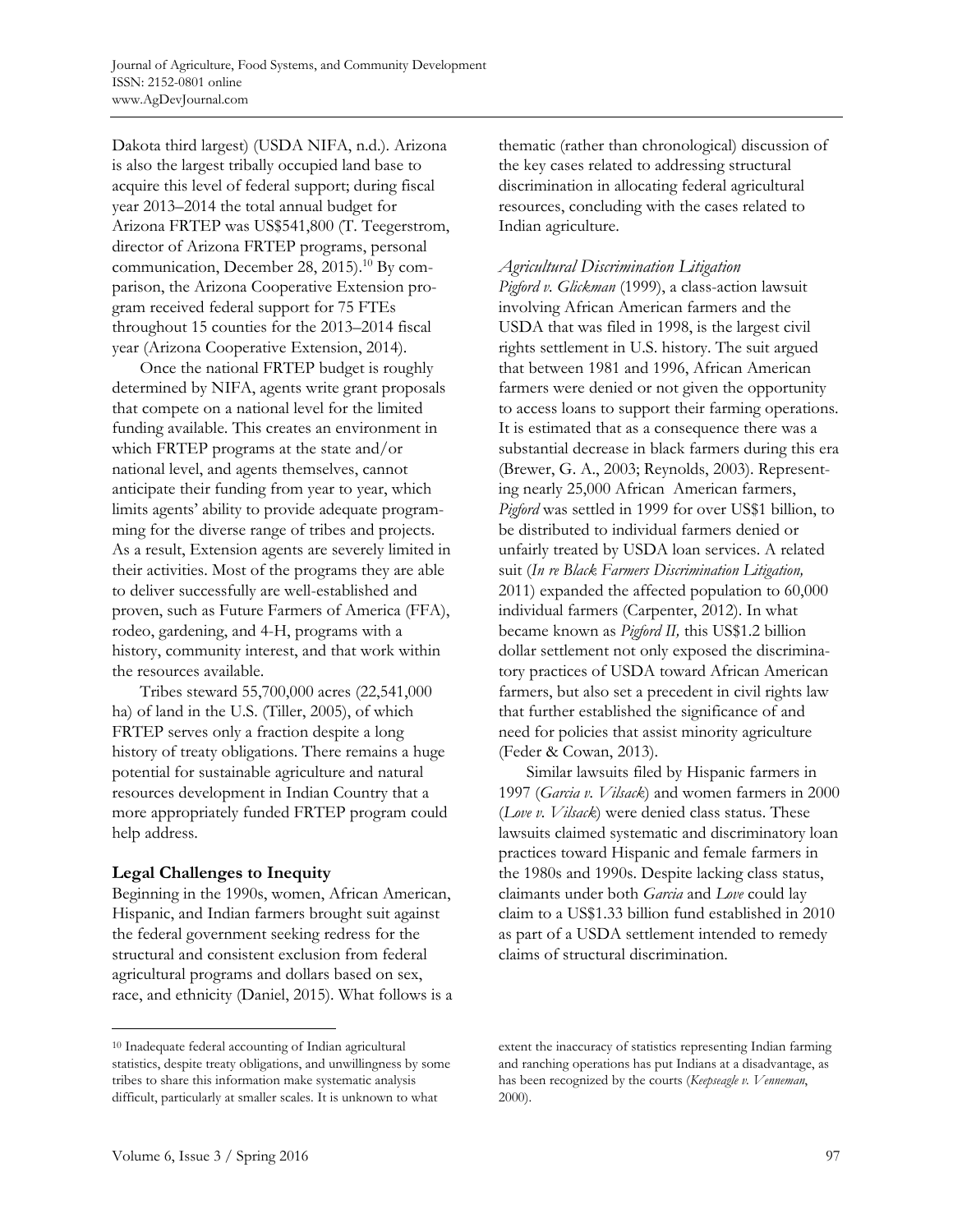# *Indian Legal Challenges*

In many ways, Indian challenges began this era of activism for agricultural justice civil rights. In 1996, Elouise Cobell, a member of the Blackfeet Tribe of Montana, filed a complaint against the Secretary of the Interior (*Cobell v. Salazar*, 11 2009) that would become the largest monetary American Indian trust class-action settlement in history. *Cobell* sought an accurate accounting of the Individual Indian Moneys (IIM) under the Trust Fund Management Reform Act that required the defendant—the U.S. government-to provide accurate accounting of monies held in trust and managed by the federal government. Individual Indian monies funds resulting from leases, rentals, and other incomes from lands held by Indians had been remitted to the Bureau of Indian Affairs and remained in federal trust. The U.S. DOI, the suit alleged, was grossly negligent for not having accurate balances of individual Indian monies (Merjian, 2010). In 2009 the federal government consented to settle the case for US\$3.4 billion: US\$1.4 billion earmarked for individual Indians and US\$2 billion for a Trust Consolidation Fund (Davidson, 2011). The historic quality of *Cobell* serves as a reminder that the legally binding negotiations in treaties and Indian policy still matter.

 In what can be considered to some extent a companion suit, *Keepseagle v. Veneman,* was first filed in 2000 as a class-action civil rights lawsuit on behalf of Indian farmers against the USDA, claiming discriminatory loan practices. As in the cases above, to be considered in the suit the claimant must have applied for a farm loan, attempted to farm, filed a discrimination complaint, and attempted to gain access to land with the intention of farming or ranching between January 1, 1981, and November 24, 1999 (*Keepseagle v. Vilsack* Settlement, n.d.). The settlement paid US\$680 million to claimants and US\$80 million for debt relief. As of this writing, US\$380 million has not been issued and remains unclaimed. The final settlement came in 2010 and the claimant filing period expired in December 2011. The early closing date left many Indian farmers and ranchers

out of the final settlement. Many of the potential claimants live in remote regions and were therefore difficult to reach. The court is currently assessing ways to use the unclaimed funds. These cases together highlight the relevance of historic treaty relationships, as a number of Indian lands are the result of treaties and obligations particularly as they relate to land tenure, agricultural support, and education.

# **Toward a New Day**

While these legal cases aim to challenge USDA and Cooperative Extension interpretations of who merits federal support for agriculture on a broad scale, FRTEP and the related legal challenges offer real possibilities for Indian farmers, farming, and Extension going forward. For example, the byproducts of the *Cobell* litigation, *Keepseagle*'s residual funds, might be useful in helping to develop Indian Country agriculture, depending on upcoming court rulings.

 As Cross (2010) states, given the success of Indian ranching operations in the mid-twentieth century, ranching was seen as a possible avenue for bringing Northern Plains Indians into "modern" civilization. But poor policy decisions, such as privileging certain farming and ranching operations and/or practices over others, by "both Indian and non-Indian" led to the downfall of these thriving ranching communities (p. 746). Cross concludes that the reestablishment of ranching (with funding from *Cobell*) may in fact lead to socioeconomic stability for the northern Great Plains tribes, while emphasizing two key points in line with this paper: first, that agriculture in Indian Country can happen, is happening on a small scale, and can create a foundation for a stable economy; and second, given recent settlements, there are opportunities to support farming and ranching programs financially at different scales with an expanded FRTEP while strengthening relationships with nonfederal organizations that are already doing similar work to administer Extension.

 Simply put, treaty rights are alive and well, and the federal responsibility to this nation's food

**.** 

<sup>&</sup>lt;sup>11</sup> The original suit was filed against the Department of Interior when Bruce Babbitt was secretary; the case was settled

while Ken Salazar was secretary.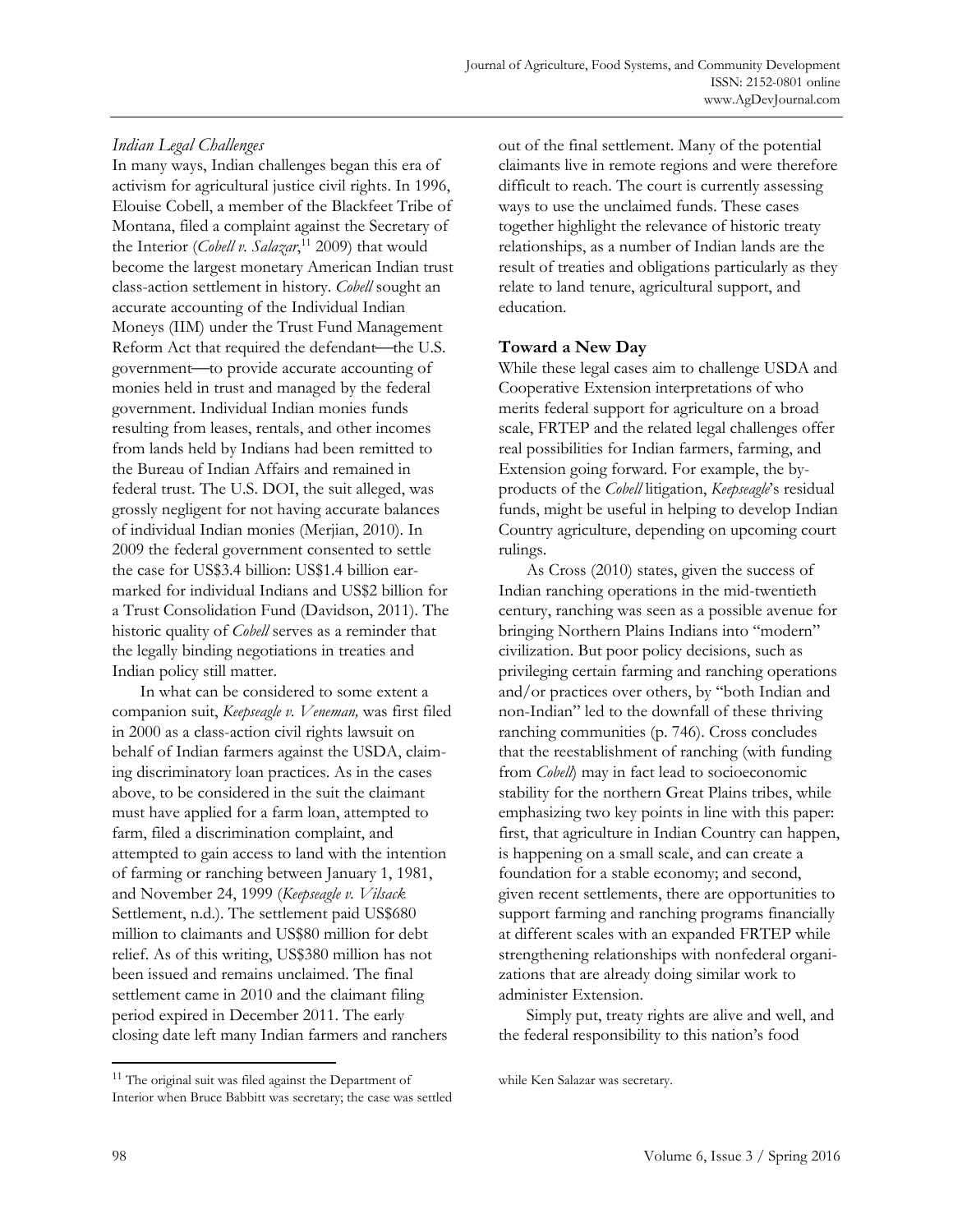producers, Indian and non-Indian alike, is alive and well, too. In a time of big litigation, the track record demonstrates that the only way to achieve compliance of federal trust obligations to tribes is through litigation. So, while the federal obligation to provide Cooperative Extension services in Indian Country has never been taken away from tribes, neither has it yet been adequately supported. Realistically, litigating the issue is an option nobody desires.

 Although Extension-like services in Indian Country can be viewed as a two-century failed commitment, all the necessary pieces are currently on the table to move in a positive direction for Indian Country agricultural development. In this policy analysis we illustrated the systematic and historic neglect of Extension services first established by treaties, and pointed to the existing, but severely underfunded, framework that FRTEP offers. If properly funded, FRTEP can help shift the federal-tribal relationship into a productive one. FRTEP is uniquely positioned to energize and utilize agriculture as a primary driver to bolster economic stimulation in Indian Country.

 In the very near future, there are opportunities to fund FRTEP programs in the manner in which they were originally conceived.12 As we continue to refine American Indian land tenure policies, keeping an eye on the central mission to move economic development forward is paramount. This policy analysis, in part, informs the way forward by reminding us that the central issue here is the institutional neglect of Indian Country. For those who make decisions that affect American Indian land tenure status, both tribal and non-tribal, history has continually repeated itself. The literature suggests that controls (such as policies and procedures) used to make these decisions have been largely inadequate and are outdated (U.S. DOI, 2013). There are respected nongovernmental organizations that have been carrying out a commitment to American

Indian farming and ranching initiatives; it is time to work with and learn from them on a national level. Investing in sustainable land-based agriculture programs such as FRTEP that provide a tangible, dayto-day service to communities will ultimately empower farmers and ranchers in a way that is unprecedented. In light of the recent *Keepseagle* court ruling, to reject the formation of a trust, from unclaimed funds, for farmers and ranchers that would grow to secure longevity only perpetuates the limitations put on Indian Country and its farmers. The day must be realized where Extension in Indian Country supports the control of agriculturebased products by and for American Indians that are bought and sold in a market where they are equals.

## **Acknowledgments**

With this article we would like to honor the many contributions tribal Extension educators have made and continue to make to Indian Country. Our thanks also to Joseph Hiller, Trent Teegerstrom, and Ross Racine, all of whom offered great suggestions.

# **References**

Alkon, A. H., & Agyeman, J. (2011). Introduction: The food movement as polyculture. In A. H. Alkon & J. Agyeman (Eds.), *Cultivating food justice: Race, class, and sustainability* (pp. 1–20). Cambridge, Massachusetts: MIT Press.

Arizona Cooperative Extension. (2014). *2014 overview report.* Tucson, Arizona: College of Agriculture and Life Sciences, Cooperative Extension. [https://extension.arizona.edu/sites/extension.](https://extension.arizona.edu/sites/extension.arizona.edu/files/resources/2014-overview-report_0.pdf)  arizona.edu/files/resources/2014-overviewreport\_0.pdf

Benson, A., & Jafry, T. (2013). The state of agricultural extension: An overview and new caveats for the future. *Journal of Agricultural Education and Extension, 19*(4), 381–393. http://dx.doi.org/10.1080/1389224X.2013.808502

 $\overline{a}$ 

<sup>12</sup> A cautionary point is to be made, however; there is a difference between supporting FRTEP staff positions with recent litigated funds and supporting FRTEP programs themselves. As shown in this paper, Extension positions are a reflection of the treaty relationship, while programs are not. Therefore, supporting positions would be side-stepping treaty negotiations. As clearly indicated in template treaties, an

<sup>&</sup>quot;agent" was assigned to the reservation and assisted in agriculture (i.e., assisted in "cultivating") and therefore a federal position was assigned to these duties. The litigated funds are a result of a failure to offer federal services to tribes. Treaty rights or reserved rights are much older and separate from litigated issues; nevertheless, supporting programs would enhance FRTEP goals.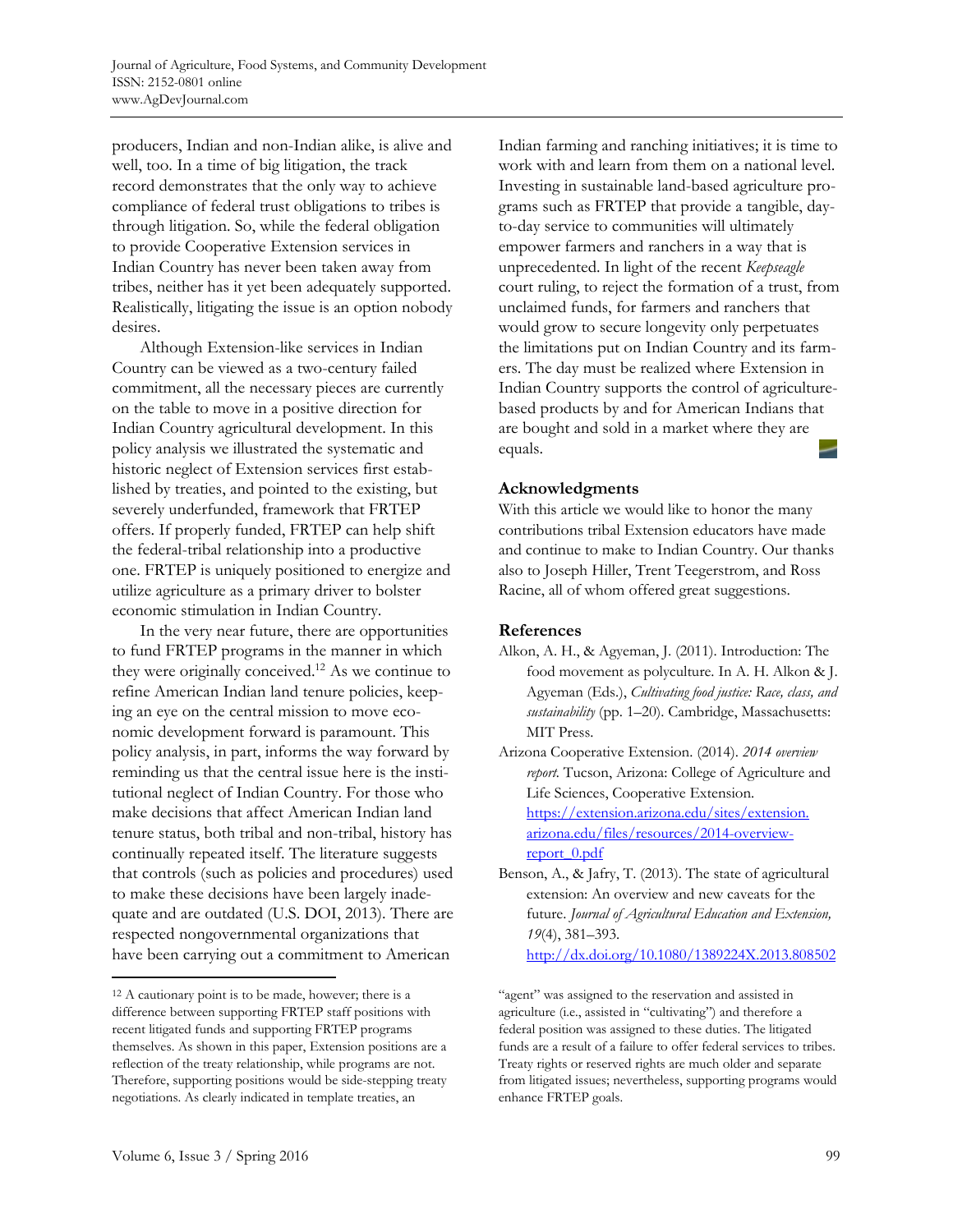- Brewer, G. A. (2003, October). *When core values and missions collide: Gut-wrenching change in the U.S. Department of Agriculture.* Seventh National Public Management Research Conference, Georgetown University, Washington, D.C. Retrieved from http://teep.tamu.edu/Npmrc/Brewer.pdf
- Brewer, J. P. II. (2008). *Agriculture and natural resources management for American Indian tribes: An extension agent's view* (Unpublished doctoral dissertation). University of Arizona, Tucson.
- Brewer, J. P., II, Hiller, J. G., Burke, S., & Teegerstrom, T. (2016)*.* A primer: Extension, Indian land tenure, and rangeland limitations. *Rangelands, 38*(1), 15–22. http://dx.doi.org/10.1016/j.rala.2015.12.002
- Carpenter, S. (2012). The USDA discrimination cases: *Pigford*, *In re Black Farmers*, *Keepseagle*, *Garcia*, and *Love*. *Drake Journal of Agricultural Law, 17*(1), 1–35.

Cobell v. Salazar, 573 F. 3rd 808 D.C.C. (2009).

- Cross, R. (2010). Keeping the American Indian rancher on the land: A socio-legal analysis of the rise and demise of American Indian ranching on the northern Great Plains. *Washburn Law Journal, 49*(3), [745–780. http://scholarship.law.umt.edu/](http://scholarship.law.umt.edu/faculty_lawreviews/57/) faculty\_lawreviews/57/
- Daniel, P. (2015). *Dispossession: Discrimination against African American farmers in the age of civil rights*. Chapel Hill: University of North Carolina Press.
- Davidson, J. T. (2010). This land is your land, this land is my land? Why the *Cobell* settlement will not resolve Indian land fractionation. *American Indian Law Review, 35*(2), 575–619. http://www.jstor.org/stable/41219752
- Deloria, V., Jr. (1977). *A better day for Indians.* New York: Field Foundation.

http://files.eric.ed.gov/fulltext/ED138418.pdf

- Deloria, V., Jr., & Lytle, C. (1984). *The nations within: The past and future of American Indian sovereignty*. New York: Pantheon.
- Deloria, V., Jr., & Wilkins, D. E. (1999). *Tribes, treaties and constitutional tribulations*. Austin: University of Texas Press.
- Feder, J., & Cowan, T. (2013). *Garcia v. Vilsack*: A policy and legal analysis of a USDA discrimination case. Washington, D.C.: Congressional Research Service, R40988. http://nationalaglawcenter.org/wpcontent/uploads/assets/crs/R40988.pdf

Garcia v. Vilsack, 563 F. 3d 519 D.C.C. (2009).

- Getches, D. H., Wilkinson, C. F., & Williams, R. A., Jr. (2005). *Cases and materials on federal Indian law* (5th ed.). Eagan, Minnesota: West.
- Gould, F. I., Steele, D., & Woodrum, W. J. (2014). Cooperative Extension: A century of innovation. *Journal of Extension, 52*(1), 1COM1. http://www.joe. [org/joe/2014february/pdf/JOE\\_v52\\_1comm1.pdf](http://www.joe.org/joe/2014february/pdf/JOE_v52_1comm1.pdf)
- Hiller, J. G. (2005). Is 10% good enough? Cooperative extension work in Indian country. *Journal of Extension, 43*(6), 6FEA2.

http://www.joe.org/joe/2005december/a2.php

- Hurt, D. R. (1987). *Indian agriculture in America: Prehistory to the present*. Lawrence: University Press of Kansas.
- In re Black Farmers Discrimination, Litig. No. 08-MC-0511 (D.C.C.). (2011).
- Indian Agriculture Working Group [IAWG]. (1987). *Final findings and recommendations of the National Indian Agriculture Working Group.* Washington, D.C.: Department of the Interior, Bureau of Indian Affairs.
- Iverson, P. (1994). *When Indians became cowboys: Native peoples and cattle ranching in the American West*. Norman: University of Oklahoma Press.
- Kappler, C. J. (1904/n.d.). *Indian affairs: Laws and treaties, Vol. II, Treaties.* Washington, D.C.: Government Printing Office. Retrieved from http://digital. [library.okstate.edu/kappler/vol2/treaties/sio0998.](http://digital.library.okstate.edu/kappler/vol2/treaties/sio0998.htm)  htm
- Keepseagle v. Veneman, 2001 U.S. Dist. LEXIS 25220 (D.D.C.). (2001, December 11).
- Keepseagle v. Vilsack Settlement. (n.d.). *Important dates.* Retrieved from

http://www.indianfarmclass.com/Dates.aspx

- Love v. Vilsack, No. 1:00-cv-02502, District Court for the District of Columbia. (2012).
- Merjian, A. H. (2010). An unbroken chain of injustice: The Dawes Act, Native American trusts, and *Cobell v. Salazar. Gonzaga Law Review, 46*(3), 609–658. http://www.law.gonzaga.edu/lawreview/files/2011/09/Merjian.pdf
- Moore, G. R., Beally, J., & Tuttle, S. (2008). *The Navajo Nation and extension programs.* Tucson: University of Arizona, College of Agriculture and Life Sciences, Arizona Cooperative Extension.

http://extension.arizona.edu/pubs/az1470.pdf